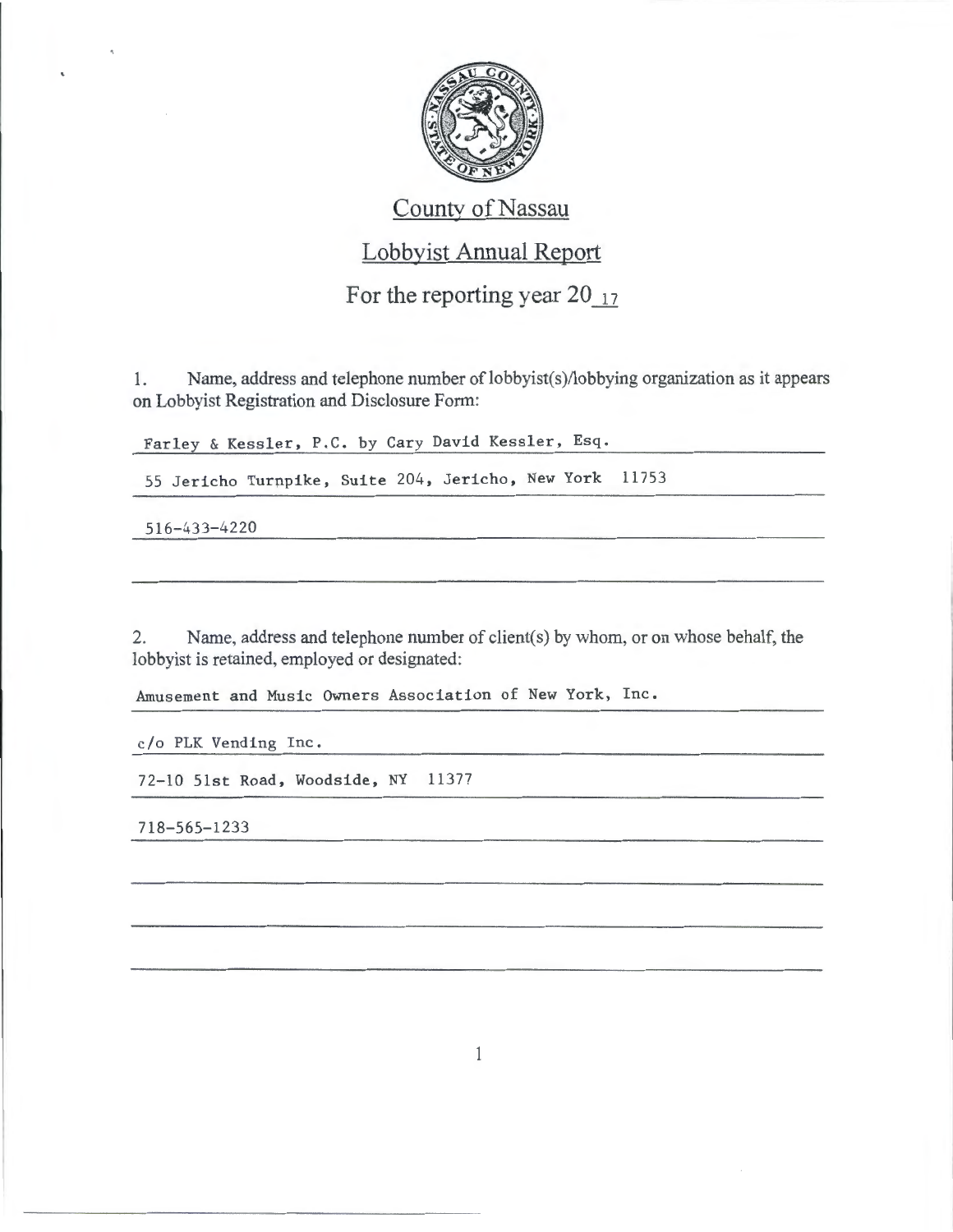3. A description of the subject or subjects on which each lobbyist retained, employed or designated by such client has lobbied:

- \* Monitor any legislation affecting the amusement machine/juke box industry or taxes that may affect the small businesses that comprise the Amusement and Music Owners Assocaition of New York, Inc.
- \* Promote the member businesses of Amusement and Music Owners Association of New York, Inc., to operate pari-mutual kiosks for Nassau Downs, the off-track
- betting entity in Nassau County. \* Any regulations that concern licensed liquor establishments where the members of the Amusement and Music Owners Association of New York, Inc., conduct the business

of leasing amusement machines and juke boxes.

4. Names of the persons and agencies before which such lobbyist has lobbied:

Attorney Frances Moroney, Counsel to Nassau County Legislature

County Legslator Denise Ford

5. List below amounts for any compensation paid or owed to the lobbyist during the prior year for the purposes of lobbying. Such amounts shall be detailed as to amount, to whom paid and for what purpose.

| Amount | Details                                               |
|--------|-------------------------------------------------------|
| \$250. | Meeting with attorney Frances Moroney, Counsel to     |
|        | Nassau County Legslature.                             |
| \$250. | Letter to County Legislator Denise Ford concerning    |
|        | AMOA-NY operating off track betting in Nassau County. |
|        |                                                       |
|        |                                                       |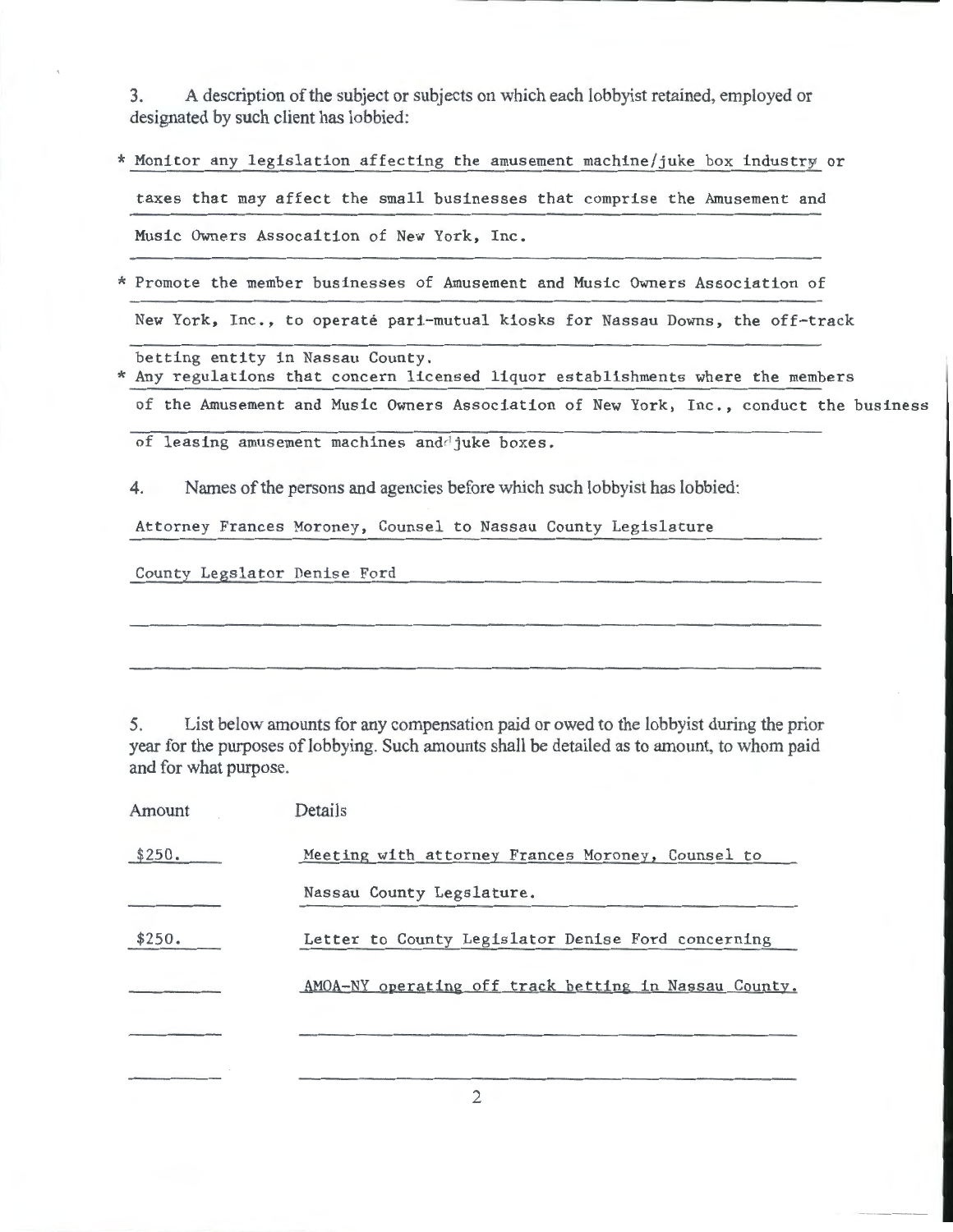| 6. |  | List below the cumulative total amounts earned for lobbying throughout the year: |  |
|----|--|----------------------------------------------------------------------------------|--|
|    |  |                                                                                  |  |

\$500.

 $\bar{\mathbf{v}}$ 

7. List below the expenses incurred or expensed by lobbyist for the purpose of lobbying:

| Amount | Details |
|--------|---------|
| None   |         |
|        |         |
|        |         |
|        |         |
|        |         |
|        |         |
|        |         |
|        |         |
|        |         |
|        |         |
|        |         |
|        |         |
|        |         |
|        |         |